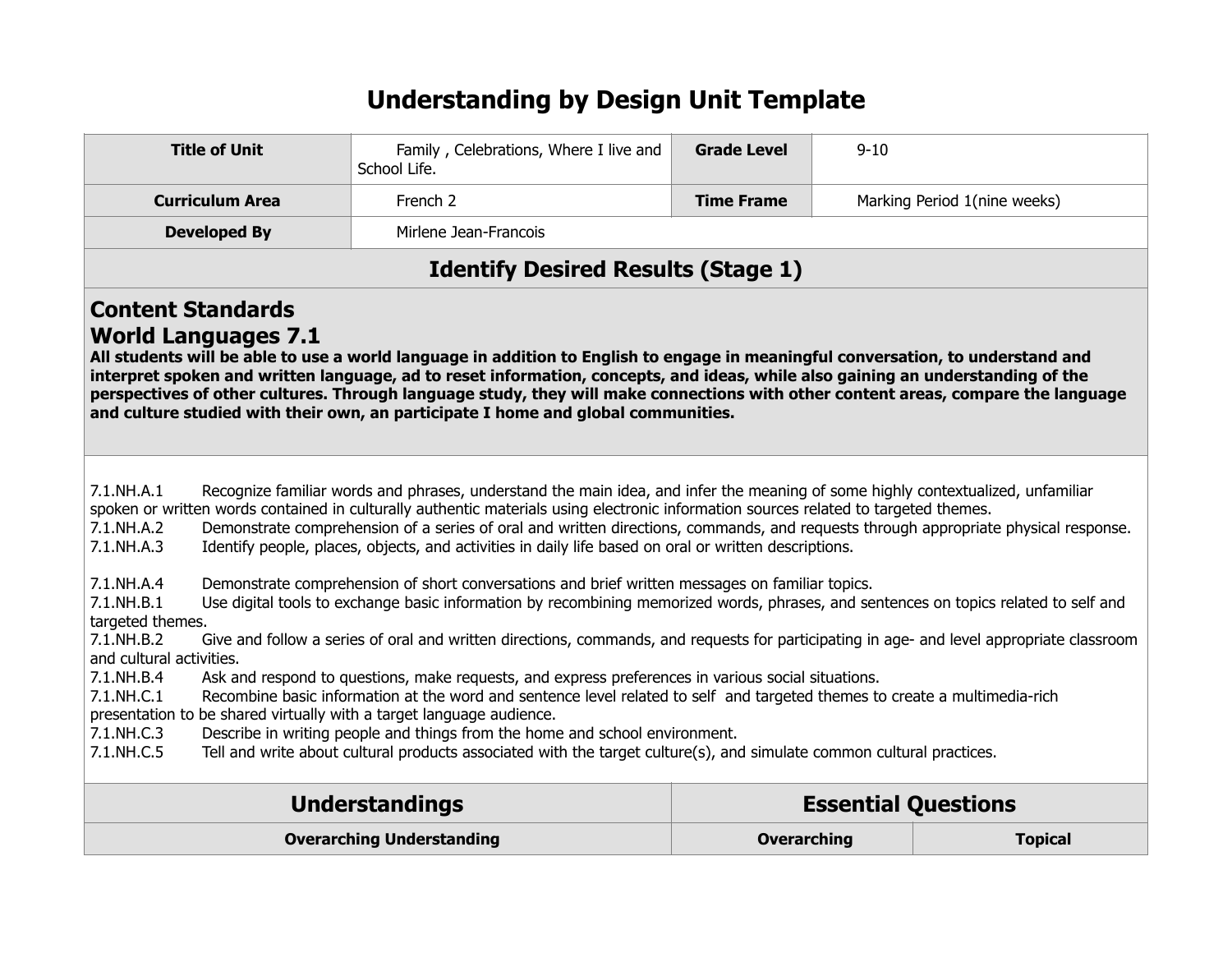| Housing is a basic cultural need<br>$\bullet$<br>Origin of family name<br>The meaning of family name<br>$\bullet$<br>Holiday celebrations vary across cultures.<br>$\bullet$<br>School experiences is different across countries<br>$\bullet$<br>Cultural expectations of chores among Francophone cultures are different<br>$\bullet$<br>from U.S.<br>Architectural tells a story about the region or place in each country.<br>$\bullet$                                                      | How does grammar in<br>French differ from grammar in<br>English?<br>How do homes and communities<br>in target language countries<br>differ from those in the US? | What is housing like in other<br>countries?<br>.What are the different types of<br>housing in Francophone<br>countries?<br>•How are houses furnished in<br>Francophone countries?<br>•How do appliances differ<br>among cultures?<br>. How and what do we<br>celebrate?<br>•How do I celebrate special<br>events? |
|-------------------------------------------------------------------------------------------------------------------------------------------------------------------------------------------------------------------------------------------------------------------------------------------------------------------------------------------------------------------------------------------------------------------------------------------------------------------------------------------------|------------------------------------------------------------------------------------------------------------------------------------------------------------------|-------------------------------------------------------------------------------------------------------------------------------------------------------------------------------------------------------------------------------------------------------------------------------------------------------------------|
| <b>Related Misconceptions</b><br>All children have access to elementary education in other countries.<br>First and second language acquisition involve the same process.<br>Holiday celebrations follow the same norms in all cultures.<br>Capitalization rules are very different between French and English, with<br>significantly less capitalization on the French side. Days of the week, Months of the<br>year, Words in titles, except the first, Languages, Religions, and Nationality. |                                                                                                                                                                  | •What do major holidays do<br>cultures have in common?<br>.What do holidays say about<br>what is important to a culture?<br>•How do families celebrate<br>special events and holidays?                                                                                                                            |
| <b>Knowledge</b><br>Students will know what they will understand, what I will teach                                                                                                                                                                                                                                                                                                                                                                                                             | <b>Skills</b><br>Students will be able to                                                                                                                        |                                                                                                                                                                                                                                                                                                                   |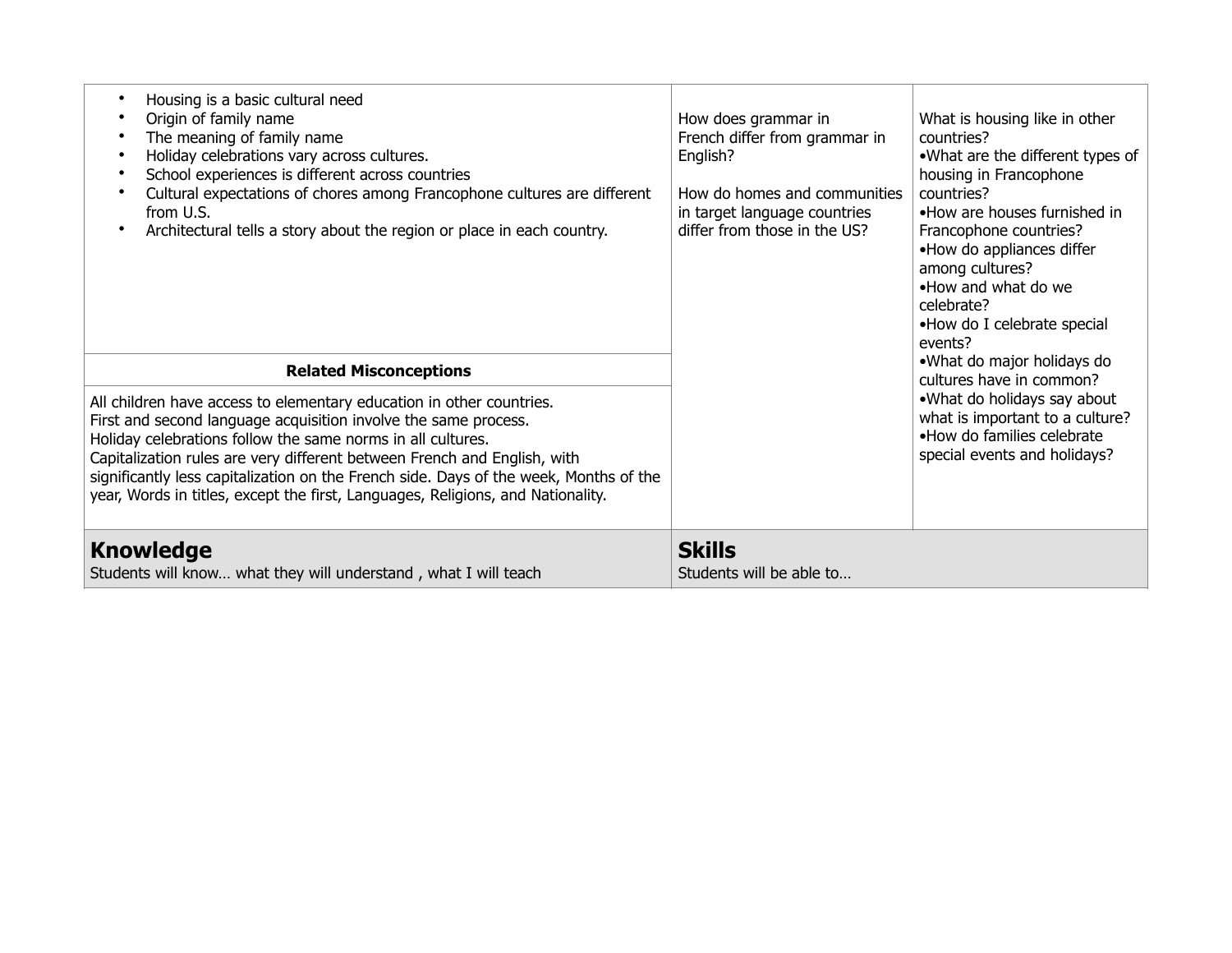## **Assessment Evidence (Stage 2)**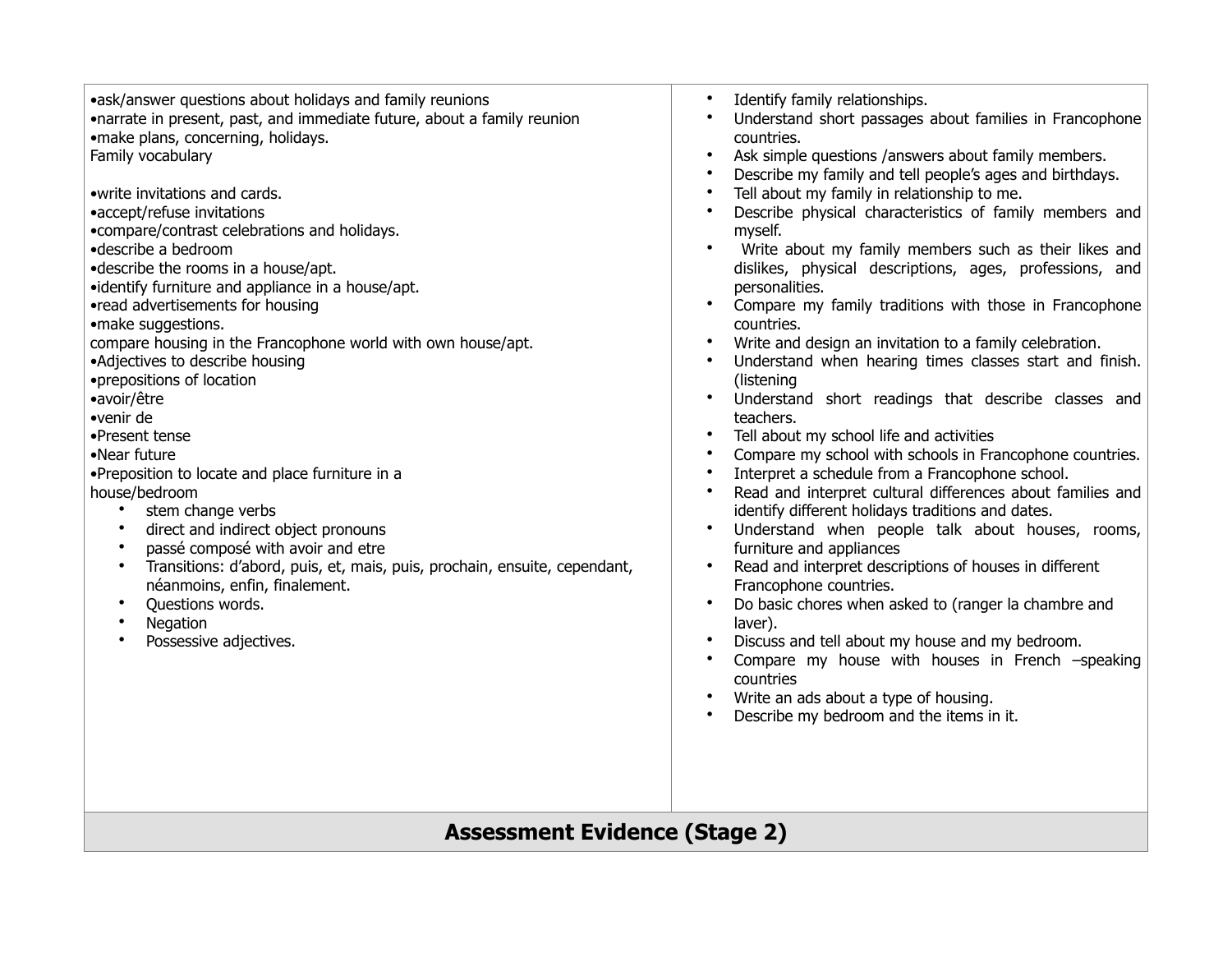| <b>Performance Task Description</b>                                                                          |                                                                                                                                                                                                                                                                                                                                                                                                                                                                                                                                                                                                                                                                                                                                                                                                            |  |
|--------------------------------------------------------------------------------------------------------------|------------------------------------------------------------------------------------------------------------------------------------------------------------------------------------------------------------------------------------------------------------------------------------------------------------------------------------------------------------------------------------------------------------------------------------------------------------------------------------------------------------------------------------------------------------------------------------------------------------------------------------------------------------------------------------------------------------------------------------------------------------------------------------------------------------|--|
| Goal<br><b>Role</b><br><b>Audience</b><br><b>Situation</b><br><b>Product/Performance</b><br><b>Standards</b> | <b>Interpretive:</b><br>Read about family from different cultures and explain how they similar or different.<br>Interpersonal:<br>Discuss an online housing ads research.<br>Interpret a schedule from a francophone country<br>Create an invitation card for your upcoming birthday.<br><b>Presentational:</b><br>Create a short story about your house, or school or family with a beginning, continuing and ending,<br>and then present it to the class.<br>Design a family tree, including.<br>Create an ad for a house or apartment for rent or sell including price, location, time and phone<br>number to reach you and describe it to the class.<br>Teachers will use the following webpage to post assessment (quizzes and test)<br>www.aoformative.com<br>www.googleforms.com<br>www.quizzes.com |  |
| <b>Other Evidence</b>                                                                                        |                                                                                                                                                                                                                                                                                                                                                                                                                                                                                                                                                                                                                                                                                                                                                                                                            |  |
|                                                                                                              |                                                                                                                                                                                                                                                                                                                                                                                                                                                                                                                                                                                                                                                                                                                                                                                                            |  |
| <b>Learning Plan (Stage 3)</b>                                                                               |                                                                                                                                                                                                                                                                                                                                                                                                                                                                                                                                                                                                                                                                                                                                                                                                            |  |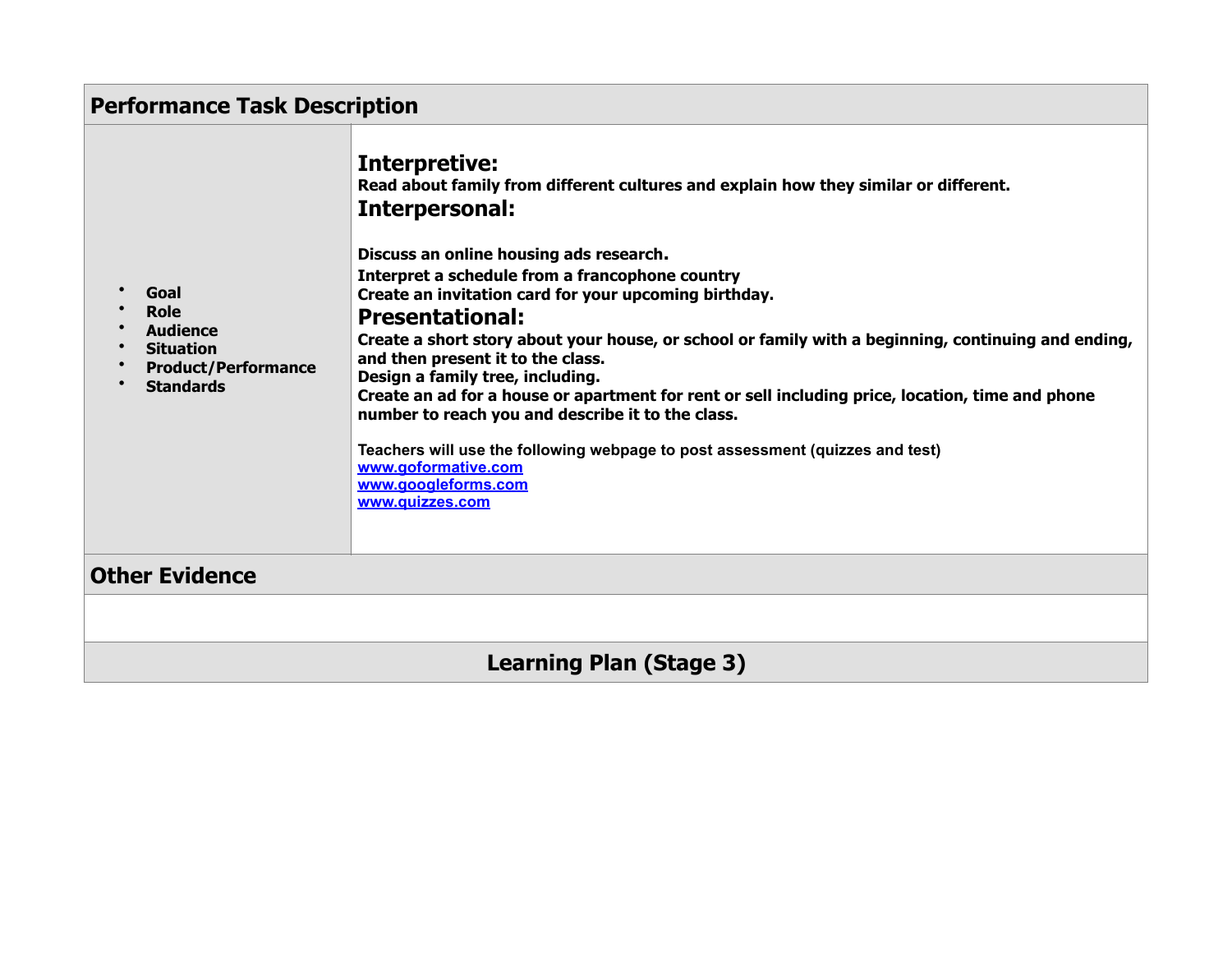- **Where are your students headed? Where have they been? How will you make sure the students know where they are going?**
- **How will you hook students at the beginning of the unit?**
- **What events will help students experience and explore the big idea and questions in the unit? How will you equip them with needed skills and knowledge?**
- **How will you cause students to reflect and rethink? How will you guide them in rehearsing, revising, and refining their work?**
- **How will you help students to exhibit and selfevaluate their growing skills, knowledge, and understanding throughout the unit?**
- **How will you tailor and otherwise personalize the learning plan to optimize the engagement and effectiveness of ALL students, without compromising the goals of the unit?**
- **How will you organize and sequence the learning activities to optimize the engagement and achievement of ALL students?**

Teacher will utilize various activities to start and close lessons. Warm up will be a short video, or a picture to describe, a grammar activity to compare to English, or any part of a lesson that need more practices.

Closure can be a quick question that summarizes the objectives on Padlet, or other A question that summarize the objective to answer Self-reflection about the lesson.

## **Activities**

Review French one skills the first week

- family and possessive adjectives quiz
- present tense of regular verbs quiz.
- housing and furniture quiz
- Students create their own vocabulary for each lesson with Quizlet
- Students create a short conversation about school life, family, room or house description.

students compare placement of adjectives in French and in English adiective (of descriptions, colors,)

- Students choose a family picture, describe each person physical traits and characteristics, compare with a partner and then present it to the class.
- Using the internet, students will create an ad for a house for rent or sale.
- Students create a poster for household chores and discuss their likes and dislike about chores.
- Students apply the present tense, and the near future to tell about their project.
- Students compare school schedule from Francophone countries.
- Students read authentic material or teacher created material about family, school life, the house and celebration.
- Students discuss their favorite holiday and compare them to Francophone countries.
- Evaluate and interpret texts and materials related to activities such as tennis, basketball, swimming, movies and board games.
- Understand announcements and advertisements about sports and leisure related activities.
- Comprehend spoken or written narratives about leisure activities and sports.
- Prepare and present (orally or in written form) an explanation of how to play a sport.
- Create a radio broadcast of a sporting event.
- Research your favorite sport and its prominence in the French-speaking world.
- Create an original sport/game and relate it to the class so it may be played competitively.
- Play a French sport such as les boules as a cultural activity, requiring French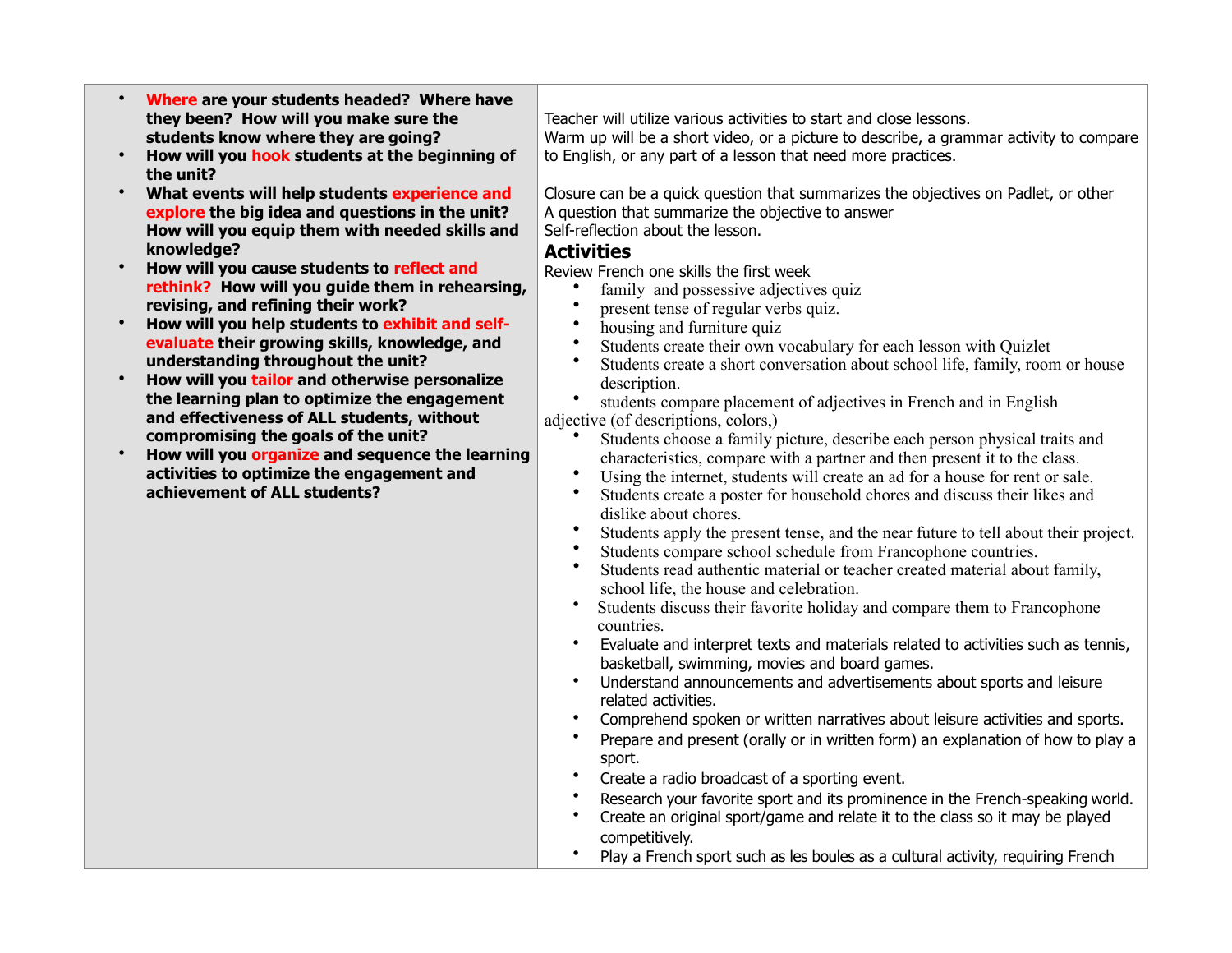From: Wiggins, Grant and J. Mc Tighe. (1998). Understanding by Design, Association for Supervision and Curriculum Development ISBN # 0-87120-313-8 (ppk)

| <b>Title of Unit</b>                                   | Bon appetit, Going to the<br>Café, Shopping for Food.                                                                          | <b>Grade Level</b> | $10 - 12$        |  |
|--------------------------------------------------------|--------------------------------------------------------------------------------------------------------------------------------|--------------------|------------------|--|
| <b>Curriculum Area</b>                                 | French 2                                                                                                                       | <b>Time Frame</b>  | Marking Period 2 |  |
| <b>Developed By</b>                                    | Mirlene Jean-Francois                                                                                                          |                    |                  |  |
| <b>Identify Desired Results (Stage 1)</b>              |                                                                                                                                |                    |                  |  |
| <b>Content Standards</b><br><b>World Languages 7.1</b> | All students will be able to you a would language in addition to Fuelish to announce in monominitary announced and and and and |                    |                  |  |

**All students will be able to use a world language in addition to English to engage in meaningful conversation, to understand and interpret spoken and written language, ad to reset information, concepts, and ideas, while also gaining an understanding of the perspectives of other cultures. Through language study, they will make connections with other content areas, compare the language and culture studied with their own, an participate I home and global communities.**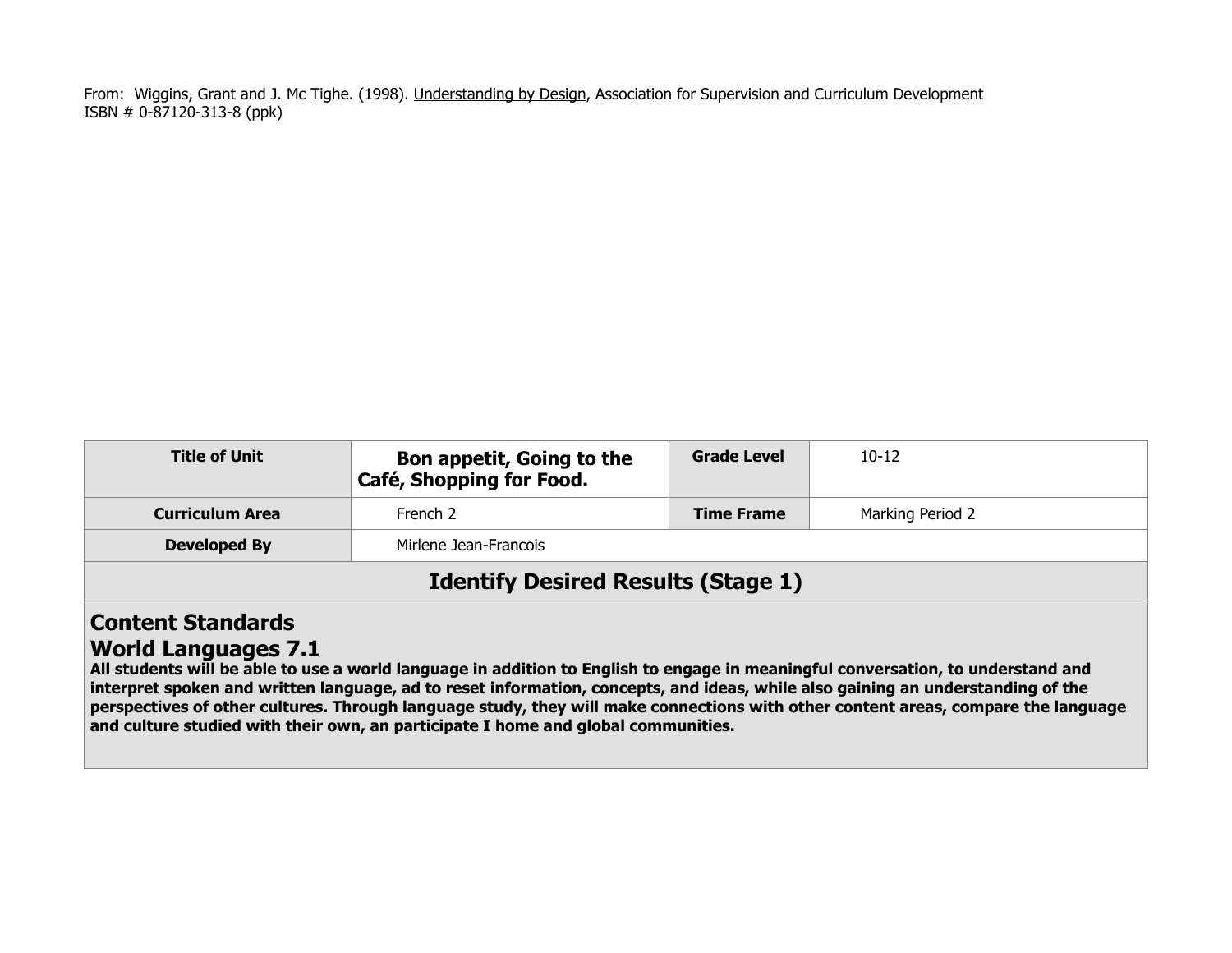7.1.NH.A.1 Recognize familiar words and phrases, understand the main idea, and infer the meaning of some highly contextualized, unfamiliar spoken or written words contained in culturally authentic materials using electronic information sources related to targeted themes.

7.1.NH.A.2 Demonstrate comprehension of a series of oral and written directions, commands, and requests through appropriate physical response.

7.1.NH.A.3 Identify people, places, objects, and activities in daily life based on oral or written descriptions.

7.1.NH.A.4 Demonstrate comprehension of short conversations and brief written messages on familiar topics.

7.1.NH.B.1 Use digital tools to exchange basic information by recombining memorized words, phrases, and sentences on topics related to self and targeted themes.

7.1.NH.B.2 Give and follow a series of oral and written directions, commands, and requests for participating in age- and level appropriate classroom and cultural activities.

7.1.NH.B.4 Ask and respond to questions, make requests, and express preferences in various social situations.

7.1.NH.C.1 Recombine basic information at the word and sentence level related to self and targeted themes to create a multimedia-rich presentation to be shared virtually with a target language audience.

7.1.NH.C.5 Tell and write about cultural products associated with the target culture(s), and simulate common cultural practices.

| <b>Understandings</b>                                                                                                                                                                                                                                                                                                                                                                                                                                                                                                                                                    | <b>Essential Questions</b>                                                                                       |                                                                                                                                                                                                                                                                                                                                                                                       |
|--------------------------------------------------------------------------------------------------------------------------------------------------------------------------------------------------------------------------------------------------------------------------------------------------------------------------------------------------------------------------------------------------------------------------------------------------------------------------------------------------------------------------------------------------------------------------|------------------------------------------------------------------------------------------------------------------|---------------------------------------------------------------------------------------------------------------------------------------------------------------------------------------------------------------------------------------------------------------------------------------------------------------------------------------------------------------------------------------|
| <b>Overarching Understanding</b>                                                                                                                                                                                                                                                                                                                                                                                                                                                                                                                                         | <b>Overarching</b>                                                                                               | <b>Topical</b>                                                                                                                                                                                                                                                                                                                                                                        |
| The metric system is different from the US system<br>Food are quantified using different unit in US than other countries<br>Sizes for clothes and shoes are different from European and American<br>store.<br>Read and interpret a café /restaurant menu<br>Order food and drinks<br>Express likes and dislikes<br>Invite someone to a café and ask at what time<br>Write and read a restaurant review<br>Recognize prices in euros from 1-1000<br>Classify food according to country of origins<br>Shopping for food experiences can be different from other countries. | How do people in different<br>culture value food?<br>What aspects of a city<br>change according to a<br>culture? | What can I order at a<br>café?<br>What are popular foods<br>and drinks in<br>Francophone countries?<br>What are some<br>specialties of a café?<br>How do I order in a café?<br>How does culture affect<br>who you are?<br>How will a Francophone<br>city compare to mine?<br>What are the influences<br>of other cultures on<br>Francophone cities?<br>What is everyday life<br>like? |
| <b>Related Misconceptions</b>                                                                                                                                                                                                                                                                                                                                                                                                                                                                                                                                            |                                                                                                                  |                                                                                                                                                                                                                                                                                                                                                                                       |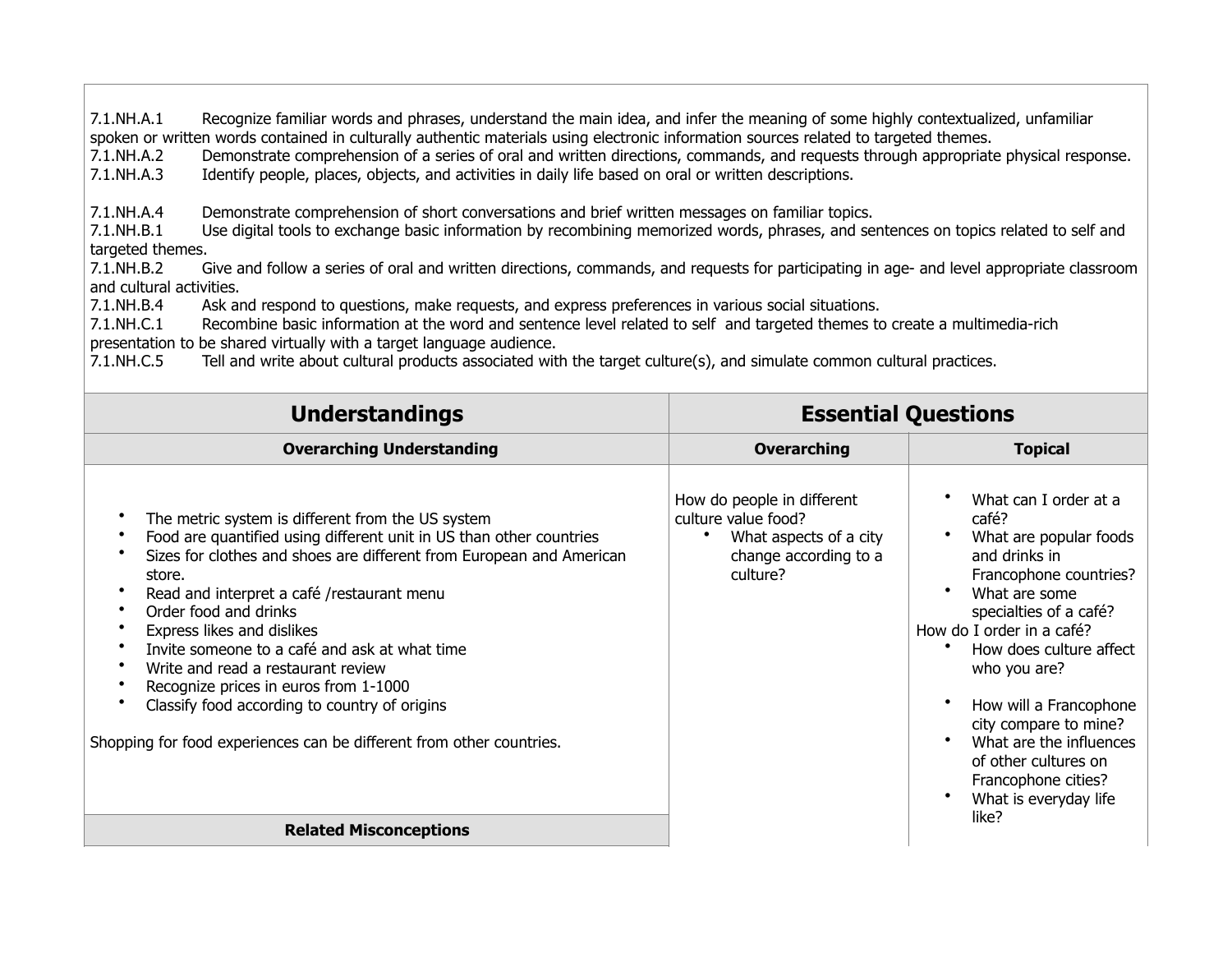| Most people around the world eat three meals a day.<br>In every culture, people eat their food with utensils.<br>Unit of measurement differ in the US, but they have the same equivalent weight in<br>the metric system.                                                                                                                                                                                                                      |                                                                                                                                                                                                                                                                                                                                                                                                                                                                                                                                                                                                                                                                                                                                                                                                                                                                                                                                                                                                                                     |  |  |
|-----------------------------------------------------------------------------------------------------------------------------------------------------------------------------------------------------------------------------------------------------------------------------------------------------------------------------------------------------------------------------------------------------------------------------------------------|-------------------------------------------------------------------------------------------------------------------------------------------------------------------------------------------------------------------------------------------------------------------------------------------------------------------------------------------------------------------------------------------------------------------------------------------------------------------------------------------------------------------------------------------------------------------------------------------------------------------------------------------------------------------------------------------------------------------------------------------------------------------------------------------------------------------------------------------------------------------------------------------------------------------------------------------------------------------------------------------------------------------------------------|--|--|
| <b>Knowledge</b><br>Students will know                                                                                                                                                                                                                                                                                                                                                                                                        | <b>Skills</b><br>Students will be able to                                                                                                                                                                                                                                                                                                                                                                                                                                                                                                                                                                                                                                                                                                                                                                                                                                                                                                                                                                                           |  |  |
| Interpret grocery ads.<br>Identify which foods are in certain stores<br>Create grocery list for each department in a supermarket.<br>explain a recipe in TL<br>create a menu for a picnic<br>Design an invitation card for a dinner or celebration.<br>Order food and pay the bill in a restaurant or café<br>Recommend what to choose on a menu<br>Share information about different francophone food and drink and state my<br>preferences. | $\bullet$<br>Discuss and compare different opportunities for shopping<br>from a small specialized store, to hypermarkets, and online<br>experiences in the United States and France.<br>Analyze a picture and guess what the dialogue is about,<br>and then write five possible sentences.<br>Make a collage for the classroom wall of packaging labels<br>$\bullet$<br>from French items sold in American supermarket. Students<br>may use magazine, flyers, or their smartphone to take<br>pictures of different items.<br>$\bullet$<br>Explain a grocery ads I details to someone<br>Categorize each food un the aisle's name they are sold.<br>$\bullet$<br>Compare and contrast and original recipe from France and<br>US explain the similarities and differences in the<br>ingredients.<br>Create a healthy menu for a meal of your choice and<br>explain your choices.<br>Create a restaurant scene conversation for a special<br>occasion to dine in a fancy restaurant for a birthday, or<br>anniversary or family event. |  |  |
| <b>Assessment Evidence (Stage 2)</b>                                                                                                                                                                                                                                                                                                                                                                                                          |                                                                                                                                                                                                                                                                                                                                                                                                                                                                                                                                                                                                                                                                                                                                                                                                                                                                                                                                                                                                                                     |  |  |
| <b>Performance Task Description</b>                                                                                                                                                                                                                                                                                                                                                                                                           |                                                                                                                                                                                                                                                                                                                                                                                                                                                                                                                                                                                                                                                                                                                                                                                                                                                                                                                                                                                                                                     |  |  |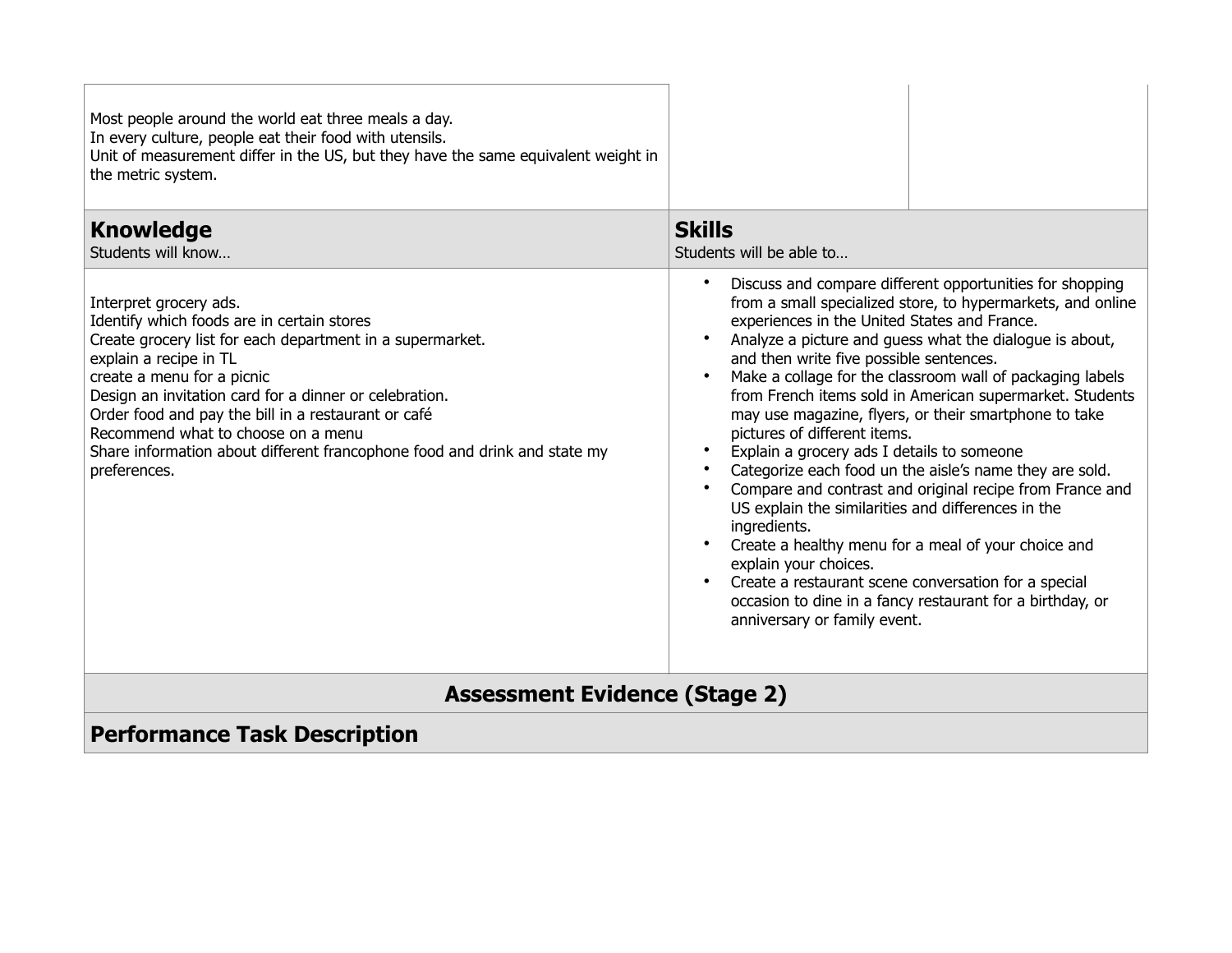| Goal<br><b>Role</b><br><b>Audience</b><br><b>Situation</b><br><b>Product/Performance</b><br><b>Standards</b> | Interpretive:<br>Listen/view/read to authentic media related to French native speaker theme such as: a menu, an<br>invitation for dinner at a friend's house.<br>Interpersonal:<br>Students interview a classmate about their shopping and food preferences<br>Record a conversation with a friend about s visit to a museum and art works.<br><b>Presentational:</b><br>Create a story with a beginning, continuing and ending, about shopping for food for<br>Christmas dinner and then present it to the class.<br>Design a menu for a café of your choice, including name, address, four categories, prices in<br>euros, and pictures of food and beverages.<br>Create a menu for the next upcoming holiday dinner event Thanksgiving or Christmas in<br>your family. The menu should include choices for vegetarian, people with food allergies, and<br>choice of beverages. Send an invitation to a friend in Canada to come to dinner.<br>Cultural Comparison - Speak about the differences and similarities between restaurant<br>experiences and food in France and the United States.<br>Teachers will use the following webpage to post assessment (quizzes and test)<br>www.goformative.com<br>www.googleforms.com<br>www.quizziz.com |  |
|--------------------------------------------------------------------------------------------------------------|---------------------------------------------------------------------------------------------------------------------------------------------------------------------------------------------------------------------------------------------------------------------------------------------------------------------------------------------------------------------------------------------------------------------------------------------------------------------------------------------------------------------------------------------------------------------------------------------------------------------------------------------------------------------------------------------------------------------------------------------------------------------------------------------------------------------------------------------------------------------------------------------------------------------------------------------------------------------------------------------------------------------------------------------------------------------------------------------------------------------------------------------------------------------------------------------------------------------------------------------------|--|
| Other Evidence                                                                                               |                                                                                                                                                                                                                                                                                                                                                                                                                                                                                                                                                                                                                                                                                                                                                                                                                                                                                                                                                                                                                                                                                                                                                                                                                                                   |  |
|                                                                                                              |                                                                                                                                                                                                                                                                                                                                                                                                                                                                                                                                                                                                                                                                                                                                                                                                                                                                                                                                                                                                                                                                                                                                                                                                                                                   |  |
| <b>Learning Plan (Stage 3)</b>                                                                               |                                                                                                                                                                                                                                                                                                                                                                                                                                                                                                                                                                                                                                                                                                                                                                                                                                                                                                                                                                                                                                                                                                                                                                                                                                                   |  |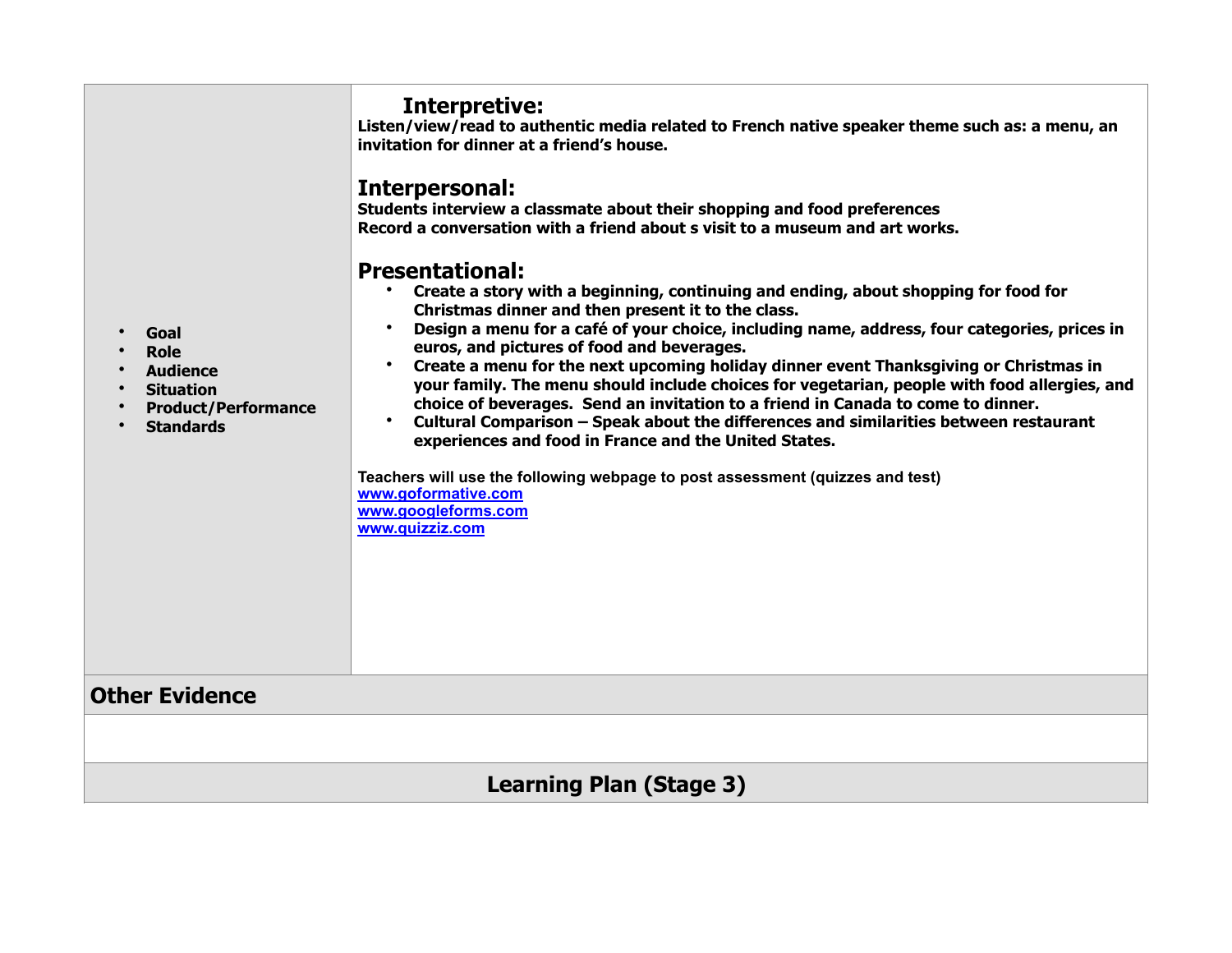| the unit?  | Where are your students headed? Where have<br>they been? How will you make sure the<br>students know where they are going?<br>How will you hook students at the beginning of<br>What events will help students experience and | Identify word association and cross out the words that do not belong.<br>Perform a conversation in a deli aisle between the vendor and you asking for<br>quantity of three different items.<br>Explain the recipe for how to make an omelet in target language to the<br>teacher step by step. |
|------------|-------------------------------------------------------------------------------------------------------------------------------------------------------------------------------------------------------------------------------|------------------------------------------------------------------------------------------------------------------------------------------------------------------------------------------------------------------------------------------------------------------------------------------------|
| knowledge? | explore the big idea and questions in the unit?<br>How will you equip them with needed skills and                                                                                                                             | The expression of quantity such as a slice of, a packet f, a piece of, a bottle of,<br>a kilo of etc have the same structure with the word de or d' and not du, de<br>la, and des.                                                                                                             |
|            | How will you cause students to reflect and<br>rethink? How will you guide them in rehearsing,<br>revising, and refining their work?                                                                                           | Review colors utilizing flags of different countries and ask students to identify<br>the colors.<br>Create a conversation in a restaurant                                                                                                                                                      |
|            | How will you help students to exhibit and self-<br>evaluate their growing skills, knowledge, and<br>understanding throughout the unit?                                                                                        | Practice the verbs vouloir et pouvoir, acheter, payer, choisir, recommander.<br>Assign the name of six groups of food store to six different group in the class<br>and call out the name of a food, the group where it is sold stands up and uses                                              |
|            | How will you tailor and otherwise personalize<br>the learning plan to optimize the engagement<br>and effectiveness of ALL students, without<br>compromising the goals of the unit?                                            | it in a sentence to tell they soldat                                                                                                                                                                                                                                                           |
|            | How will you organize and sequence the<br>learning activities to optimize the engagement<br>and achievement of ALL students?                                                                                                  |                                                                                                                                                                                                                                                                                                |

| <b>Title of Unit</b>                      | Daily Routines and Childhood<br><b>Memories</b> | <b>Grade Level</b> | $10-12$          |  |
|-------------------------------------------|-------------------------------------------------|--------------------|------------------|--|
| <b>Curriculum Area</b>                    | French 2                                        | <b>Time Frame</b>  | Marking Period 3 |  |
| Developed By                              | Mirlene Jean-Francois                           |                    |                  |  |
| <b>Identify Desired Results (Stage 1)</b> |                                                 |                    |                  |  |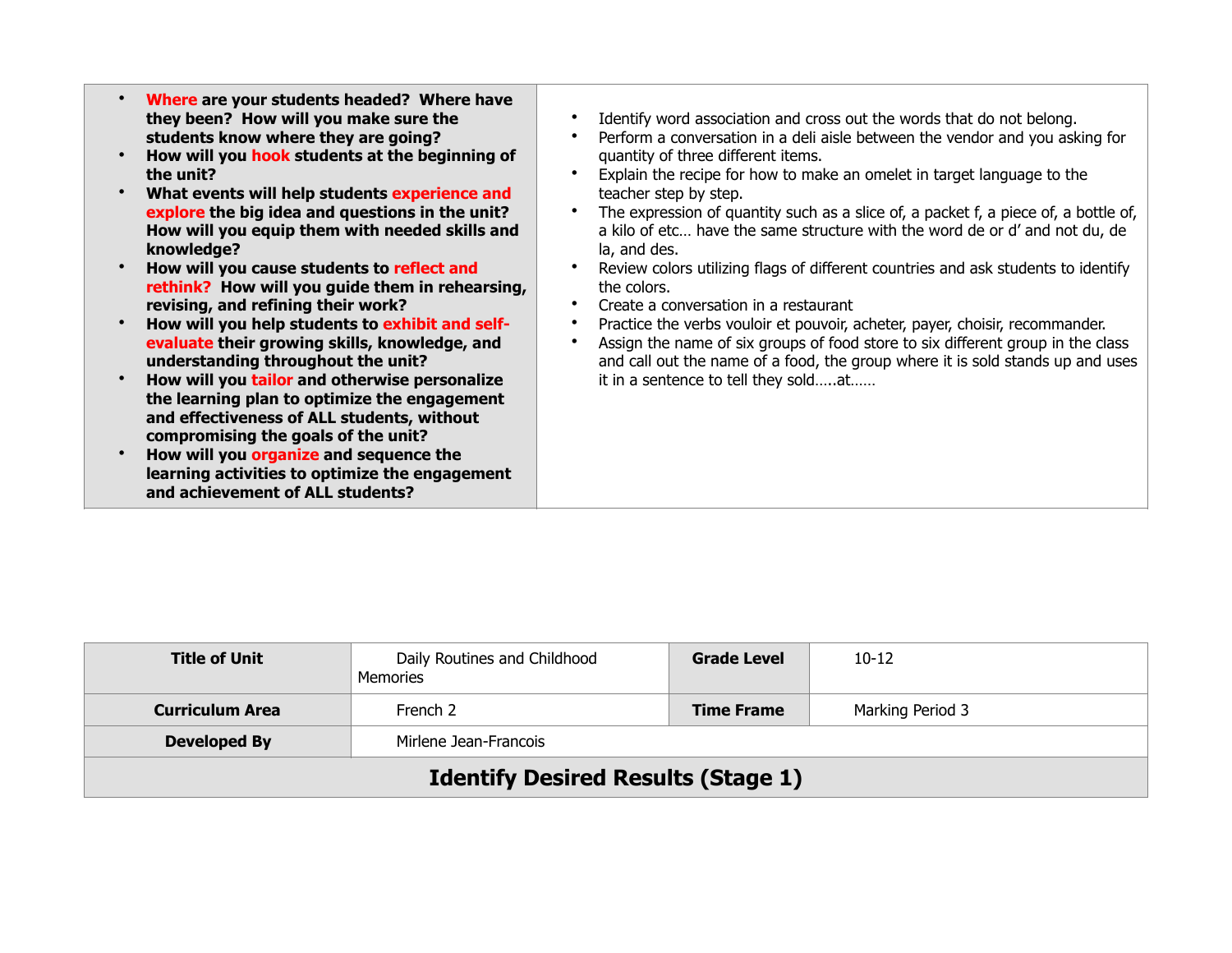## **Content Standards World Languages 7.1**

**All students will be able to use a world language in addition to English to engage in meaningful conversation, to understand and interpret spoken and written language, ad to reset information, concepts, and ideas, while also gaining an understanding of the perspectives of other cultures. Through language study, they will make connections with other content areas, compare the language and culture studied with their own, an participate I home and global communities.** 

7.1.NH.A.1 Recognize familiar words and phrases, understand the main idea, and infer the meaning of some highly contextualized, unfamiliar spoken or written words contained in culturally authentic materials using electronic information sources related to targeted themes.

7.1.NH.A.2 Demonstrate comprehension of a series of oral and written directions, commands, and requests through appropriate physical response.

7.1.NH.A.3 Identify people, places, objects, and activities in daily life based on oral or written descriptions.

7.1.NH.A.4 Demonstrate comprehension of short conversations and brief written messages on familiar topics.

7.1.NH.B.1 Use digital tools to exchange basic information by recombining memorized words, phrases, and sentences on topics related to self and targeted themes.

7.1.NH.B.2 Give and follow a series of oral and written directions, commands, and requests for participating in age- and level appropriate classroom and cultural activities.

7.1.NH.B.4 Ask and respond to questions, make requests, and express preferences in various social situations.

7.1.NH.C.1 Recombine basic information at the word and sentence level related to self and targeted themes to create a multimedia-rich presentation to be shared virtually with a target language audience.

7.1.NH.C.5 Tell and write about cultural products associated with the target culture(s), and simulate common cultural practices.

| <b>Understandings</b>            | <b>Essential Questions</b> |                |
|----------------------------------|----------------------------|----------------|
| <b>Overarching Understanding</b> | Overarching                | <b>Topical</b> |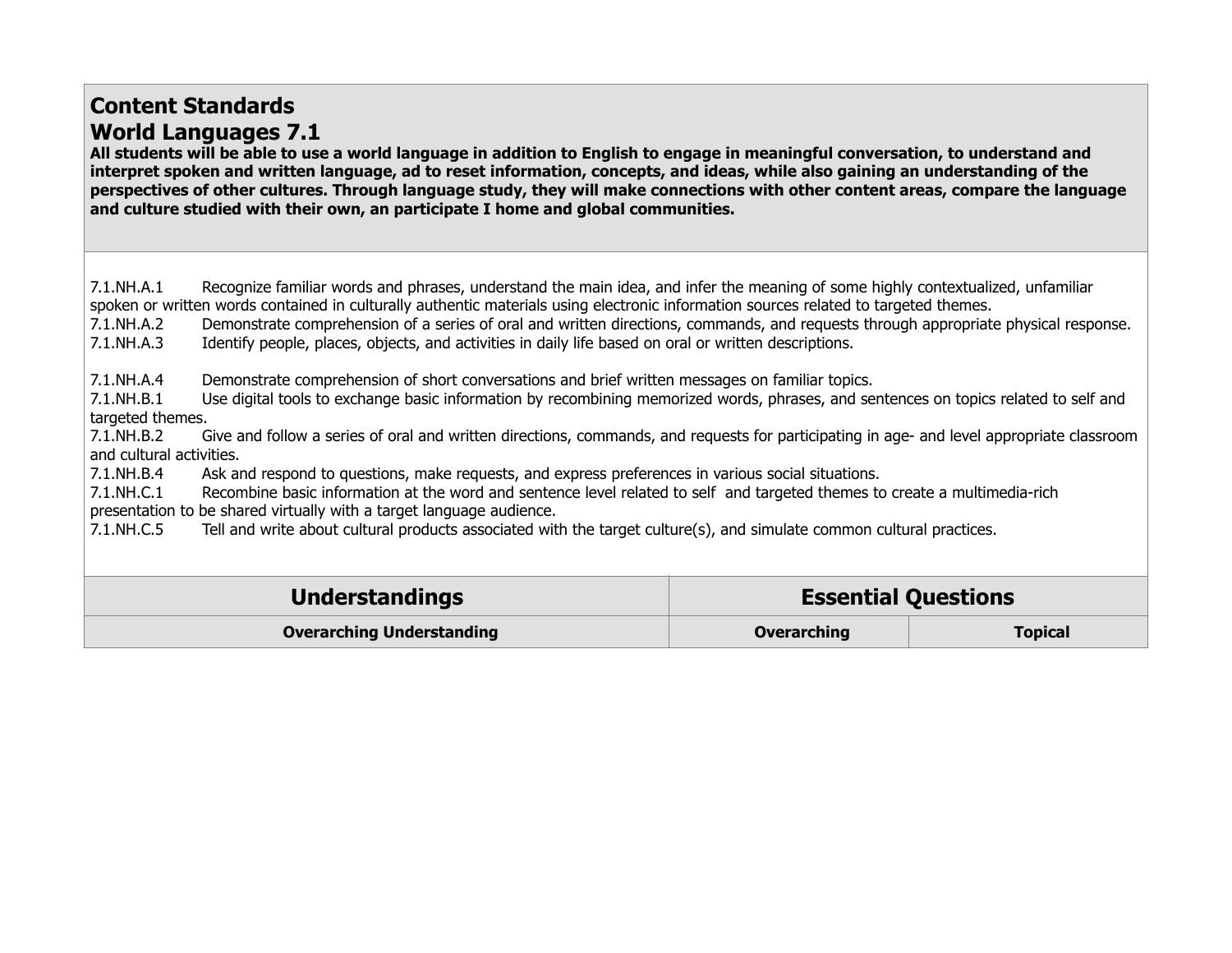| Students understand when someone is retelling stories about his/her<br>childhood.<br>How to discuss my childhood memories and those of others.<br>$\bullet$<br>Distinguish when to use the imparfait and the past tense to narrate a<br>$\bullet$<br>story.<br>Describe self and others as children and sequence events in the past.<br>Interpret and analyze literature and film as well as express opinions about<br>the literature in the film.<br>Use the imperfect to make suggestions. To say How about?<br>$\bullet$<br>Understand that life in the cities is different than life in the suburbs. | What makes a children's<br>story universally<br>appealing?<br>What do we learn about<br>history when listening to<br>personal narratives?<br>How do we learn from<br>our past?<br>How does the past<br>shapes us?                                                                                                                                                                                                                                                                                                                                                                                                                                               | What is your daily<br>$\bullet$<br>routine at home/in<br>school?<br>$\bullet$<br>What is your course<br>schedule looks like?<br>How do you express<br>$\bullet$<br>feelings and conditions<br>in French?<br>Who are you and what<br>$\bullet$<br>do you look like?<br>What are some chores<br>$\bullet$<br>you do at home? |
|----------------------------------------------------------------------------------------------------------------------------------------------------------------------------------------------------------------------------------------------------------------------------------------------------------------------------------------------------------------------------------------------------------------------------------------------------------------------------------------------------------------------------------------------------------------------------------------------------------|-----------------------------------------------------------------------------------------------------------------------------------------------------------------------------------------------------------------------------------------------------------------------------------------------------------------------------------------------------------------------------------------------------------------------------------------------------------------------------------------------------------------------------------------------------------------------------------------------------------------------------------------------------------------|----------------------------------------------------------------------------------------------------------------------------------------------------------------------------------------------------------------------------------------------------------------------------------------------------------------------------|
| <b>Related Misconceptions</b>                                                                                                                                                                                                                                                                                                                                                                                                                                                                                                                                                                            |                                                                                                                                                                                                                                                                                                                                                                                                                                                                                                                                                                                                                                                                 |                                                                                                                                                                                                                                                                                                                            |
| Life in the city is easier than life in the suburb.<br>The imperfect and the past tense are the same in French.<br>Children in develop countries are happier than those in underdeveloped countries.                                                                                                                                                                                                                                                                                                                                                                                                     |                                                                                                                                                                                                                                                                                                                                                                                                                                                                                                                                                                                                                                                                 |                                                                                                                                                                                                                                                                                                                            |
| <b>Knowledge</b><br>Students will know                                                                                                                                                                                                                                                                                                                                                                                                                                                                                                                                                                   | <b>Skills</b><br>Students will be able to                                                                                                                                                                                                                                                                                                                                                                                                                                                                                                                                                                                                                       |                                                                                                                                                                                                                                                                                                                            |
| Compare childhood histories from one culture to another<br>Formation of the imparfait<br>passé compose with avoir and etre<br>compare imparfait vs. passé composé in french and English<br>$\bullet$<br>transitions: d'abord, et, mais, cependant, donc, puis, prochain, premièrement,<br>$\bullet$<br>enfin, ensuite, finalement<br>Vocabulary from Au Revoir les Enfants film<br>$\bullet$<br>Personal childhood vocabulary (use of dictionary to personalize childhood<br>experience stories.<br>Describe part of the house ad list my daily chores.<br>$\bullet$<br>Describe my daily routine.       | Narrate and sequence events in the past tense.<br>Summarize a movie and invent a different ending.<br>Write about my childhood memories and those of others.<br>Compare my past life experiences with those of others.<br>Create a poster that describes the chores I like to do.<br>Compare my daily routines to those of a francophone student.<br>Compose a story about my childhood<br>Explain to someone the games and toys I like when I was a child.<br>Describe my daily routines<br>Outline the chores I like and dislikes to a friend<br>Write a story about someone childhood. It can be a celebrity, an<br>imaginary character, a cartoon character |                                                                                                                                                                                                                                                                                                                            |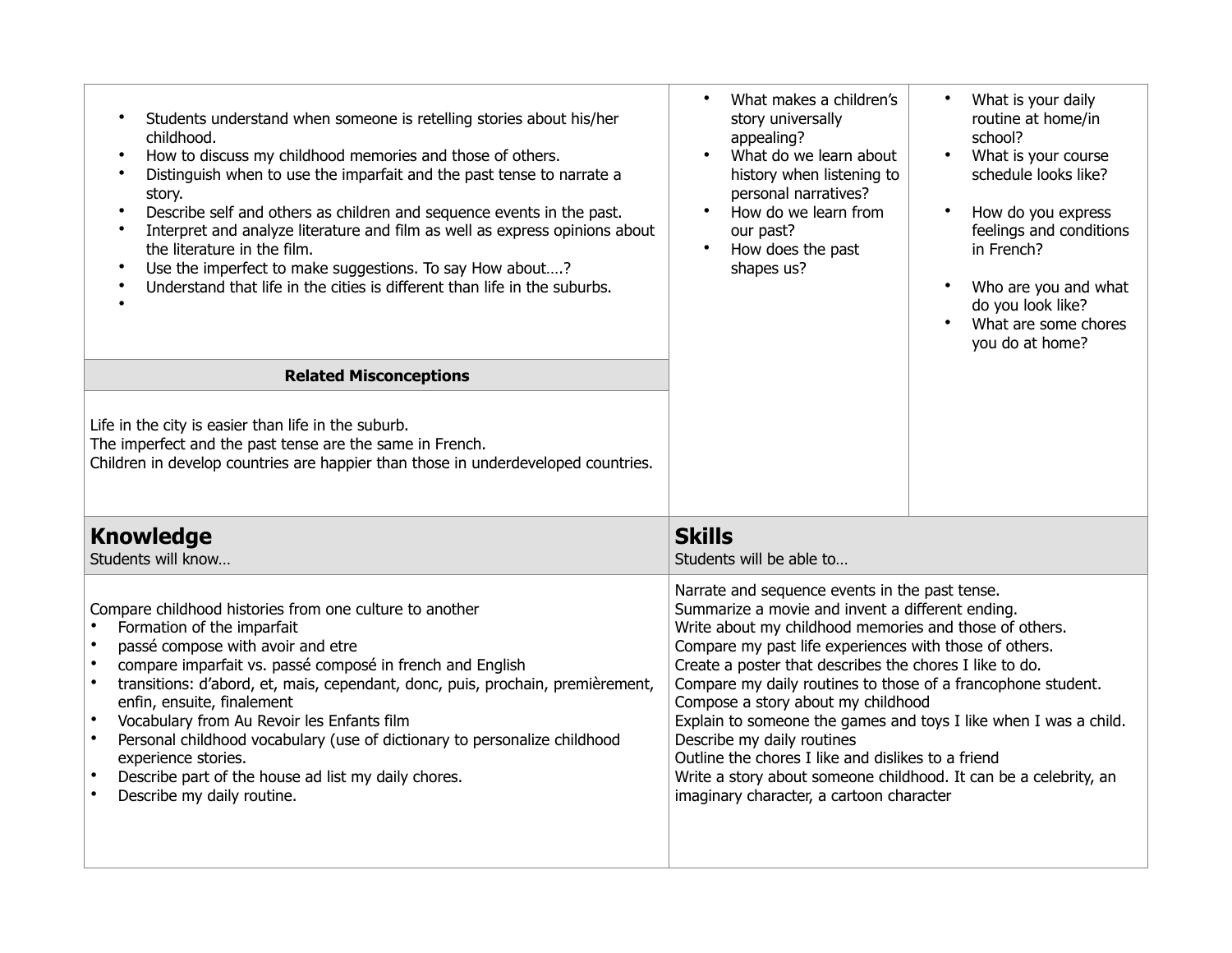| <b>Assessment Evidence (Stage 2)</b>                                                                         |                                                                                                                                                                                                                                                                                                                                                                                                                                                                                                                                                                                                                                                                                                                                                                                                                                                                                                                                                                                                                                                                                                                                                                                           |  |  |
|--------------------------------------------------------------------------------------------------------------|-------------------------------------------------------------------------------------------------------------------------------------------------------------------------------------------------------------------------------------------------------------------------------------------------------------------------------------------------------------------------------------------------------------------------------------------------------------------------------------------------------------------------------------------------------------------------------------------------------------------------------------------------------------------------------------------------------------------------------------------------------------------------------------------------------------------------------------------------------------------------------------------------------------------------------------------------------------------------------------------------------------------------------------------------------------------------------------------------------------------------------------------------------------------------------------------|--|--|
| <b>Performance Task Description</b>                                                                          |                                                                                                                                                                                                                                                                                                                                                                                                                                                                                                                                                                                                                                                                                                                                                                                                                                                                                                                                                                                                                                                                                                                                                                                           |  |  |
| Goal<br><b>Role</b><br><b>Audience</b><br><b>Situation</b><br><b>Product/Performance</b><br><b>Standards</b> | Interpretive:<br>Listen/view/read to authentic media related to French native speaker about children book, children<br>story.<br>Use authentic and teacher created artifacts and internet resources such as Screencastify and iMovie<br>to create a story about my childhood.<br>Interpersonal:<br>Students interview a classmate about their childhood memories and what do they missed about it.<br>Record a conversation with a friend talking to your childhood memories.<br><b>Presentational:</b><br>• Create a story with a beginning, continuing and ending, about your childhood and then<br>present it to the class.<br>Design a store catalog of their choice, including pricing, and item details appropriate.<br>• Create a brochure for the house chores that you like and dislikes and share it with an email<br>message in French with a friend in another country.<br>Cultural Comparison - Speak about the differences and similarities between children rear in<br>$\bullet$<br><b>France and the United States.</b><br>Teachers will use the following webpage to post assessment (quizzes and test)<br>www.goformative.com<br>www.googleforms.com<br>www.quizziz.com |  |  |
| <b>Other Evidence</b>                                                                                        |                                                                                                                                                                                                                                                                                                                                                                                                                                                                                                                                                                                                                                                                                                                                                                                                                                                                                                                                                                                                                                                                                                                                                                                           |  |  |
|                                                                                                              |                                                                                                                                                                                                                                                                                                                                                                                                                                                                                                                                                                                                                                                                                                                                                                                                                                                                                                                                                                                                                                                                                                                                                                                           |  |  |
| <b>Learning Plan (Stage 3)</b>                                                                               |                                                                                                                                                                                                                                                                                                                                                                                                                                                                                                                                                                                                                                                                                                                                                                                                                                                                                                                                                                                                                                                                                                                                                                                           |  |  |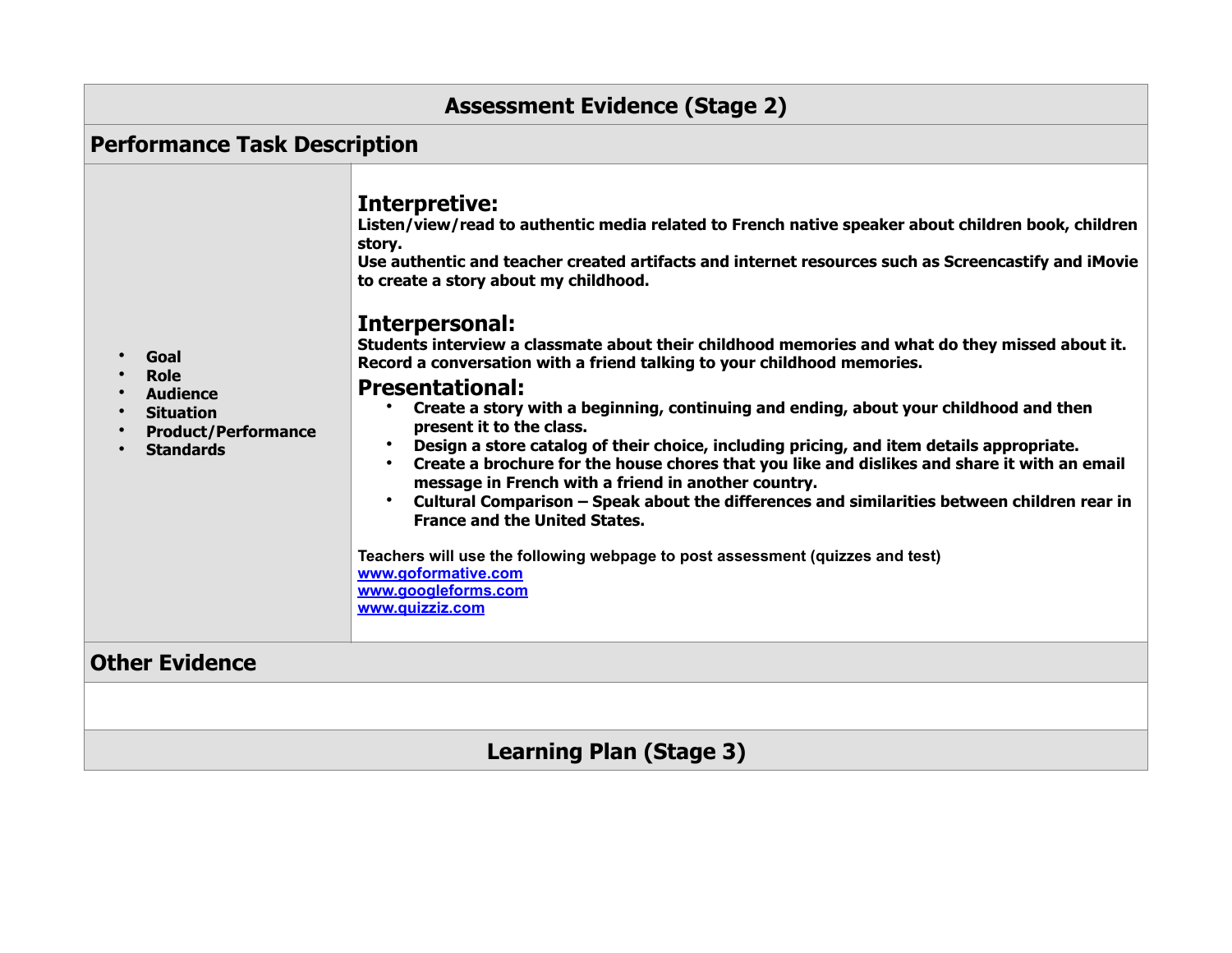| Where are your students headed? Where have<br>they been? How will you make sure the |                                                                                         |
|-------------------------------------------------------------------------------------|-----------------------------------------------------------------------------------------|
| students know where they are going?                                                 | Movie summary: Au Revoir les Enfants. Teacher provides a guide and questionnaire        |
| How will you hook students at the beginning of                                      | to analyze and summarize the movie.                                                     |
| the unit?                                                                           | Identify word association and cross out the words that do not belong.                   |
| What events will help students experience and                                       | Compose oral presentation of childhood story                                            |
| explore the big idea and questions in the unit?                                     | Create an online a poster or a PowerPoint presentation, or photo album of my            |
| How will you equip them with needed skills and                                      | childhood                                                                               |
| knowledge?                                                                          | Explain The imperfect tense and the past tense similarities and differences.            |
| How will you cause students to reflect and                                          | Create picture vocabulary for childhood game and toys you played as a child.            |
| rethink? How will you guide them in rehearsing,                                     | Expression obligation to do something with have.                                        |
| revising, and refining their work?                                                  | Categorize Vocabulary of part of the house and household chores associated with each    |
| How will you help students to exhibit and self-                                     | part.                                                                                   |
| evaluate their growing skills, knowledge, and                                       | The superlative and comparative adjective to compare life in the cities and the suburb. |
| understanding throughout the unit?                                                  | Quiz part of the house and household chores                                             |
| How will you tailor and otherwise personalize                                       | Quiz imparfait and passé compose                                                        |
| the learning plan to optimize the engagement                                        |                                                                                         |
| and effectiveness of ALL students, without                                          |                                                                                         |
| compromising the goals of the unit?                                                 |                                                                                         |
| How will you organize and sequence the                                              |                                                                                         |
| learning activities to optimize the engagement                                      |                                                                                         |
| and achievement of ALL students?                                                    |                                                                                         |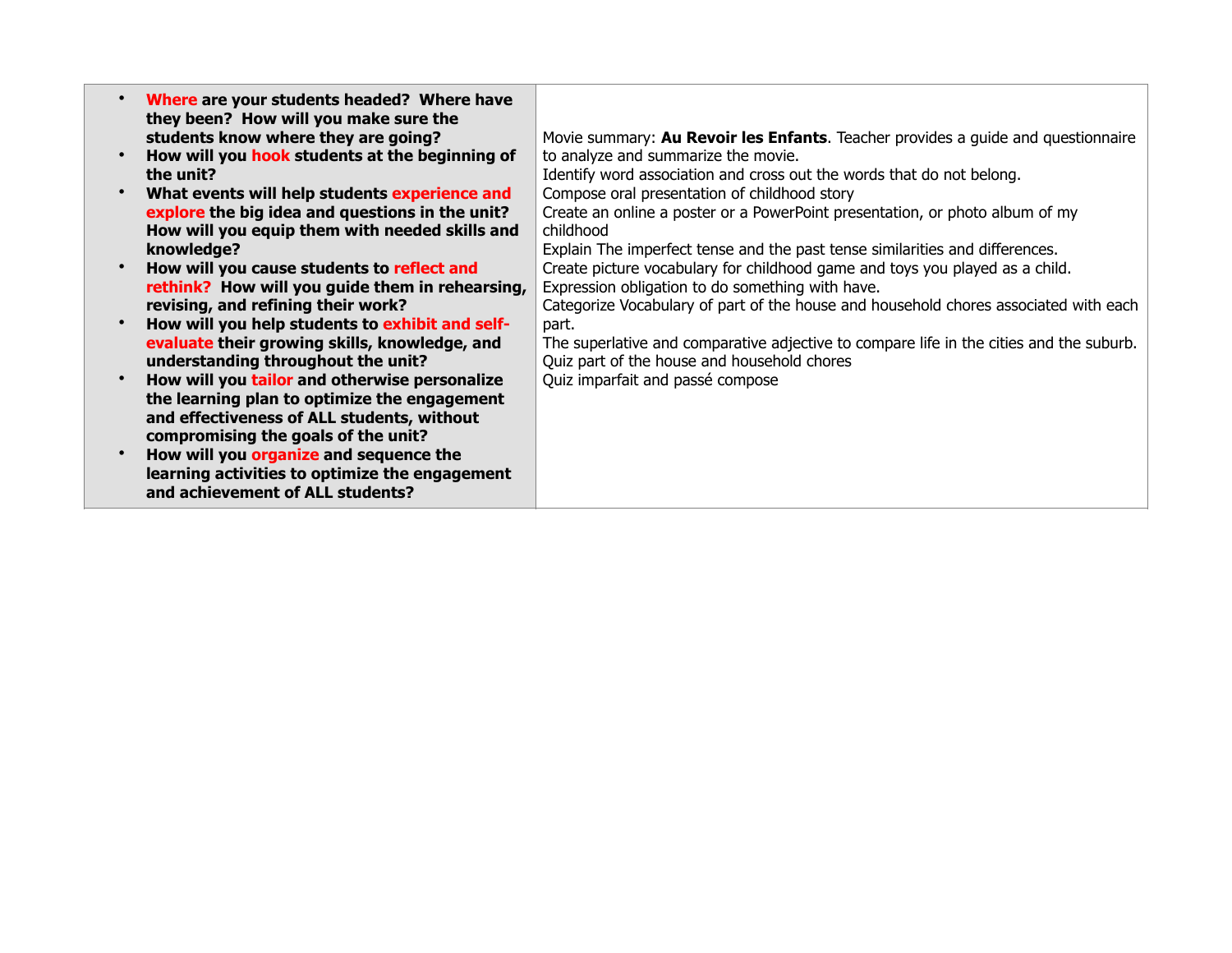| <b>Title of Unit</b>                                                                                                                                                                                                                                                                                                                                                                                                                                                                                                                                                                                                                                                                                                                                                                                                                                                                                                                                                                                                                                                                                                                                                                     | Healthy Living, Let's Have Fun, and<br>Vacation. | <b>Grade Level</b> | $10 - 12$                  |                |
|------------------------------------------------------------------------------------------------------------------------------------------------------------------------------------------------------------------------------------------------------------------------------------------------------------------------------------------------------------------------------------------------------------------------------------------------------------------------------------------------------------------------------------------------------------------------------------------------------------------------------------------------------------------------------------------------------------------------------------------------------------------------------------------------------------------------------------------------------------------------------------------------------------------------------------------------------------------------------------------------------------------------------------------------------------------------------------------------------------------------------------------------------------------------------------------|--------------------------------------------------|--------------------|----------------------------|----------------|
| <b>Curriculum Area</b>                                                                                                                                                                                                                                                                                                                                                                                                                                                                                                                                                                                                                                                                                                                                                                                                                                                                                                                                                                                                                                                                                                                                                                   | French 2                                         | <b>Time Frame</b>  | Marking Period 4           |                |
| <b>Developed By</b>                                                                                                                                                                                                                                                                                                                                                                                                                                                                                                                                                                                                                                                                                                                                                                                                                                                                                                                                                                                                                                                                                                                                                                      | Mirlene Jean-Francois                            |                    |                            |                |
| <b>Identify Desired Results (Stage 1)</b>                                                                                                                                                                                                                                                                                                                                                                                                                                                                                                                                                                                                                                                                                                                                                                                                                                                                                                                                                                                                                                                                                                                                                |                                                  |                    |                            |                |
| <b>Content Standards</b><br><b>World Languages 7.1</b><br>All students will be able to use a world language in addition to English to engage in meaningful conversation, to understand and<br>interpret spoken and written language, ad to reset information, concepts, and ideas, while also gaining an understanding of the<br>perspectives of other cultures. Through language study, they will make connections with other content areas, compare the language<br>and culture studied with their own, an participate I home and global communities.                                                                                                                                                                                                                                                                                                                                                                                                                                                                                                                                                                                                                                  |                                                  |                    |                            |                |
| $7.1$ .NH.A.1<br>Recognize familiar words and phrases, understand the main idea, and infer the meaning of some highly contextualized, unfamiliar<br>spoken or written words contained in culturally authentic materials using electronic information sources related to targeted themes.<br>Demonstrate comprehension of a series of oral and written directions, commands, and requests through appropriate physical response.<br>7.1.NH.A.2<br>Identify people, places, objects, and activities in daily life based on oral or written descriptions.<br>7.1.NH.A.3<br>7.1.NH.A.4<br>Demonstrate comprehension of short conversations and brief written messages on familiar topics.<br>7.1.NH.B.1<br>Use digital tools to exchange basic information by recombining memorized words, phrases, and sentences on topics related to self and<br>targeted themes.<br>7.1.NH.B.2<br>Give and follow a series of oral and written directions, commands, and requests for participating in age- and level appropriate classroom<br>and cultural activities.<br>7.1.NH.B.4<br>Ask and respond to questions, make requests, and express preferences in various social situations.<br>7.1.NH.C.1 |                                                  |                    |                            |                |
|                                                                                                                                                                                                                                                                                                                                                                                                                                                                                                                                                                                                                                                                                                                                                                                                                                                                                                                                                                                                                                                                                                                                                                                          | <b>Understandings</b>                            |                    | <b>Essential Questions</b> |                |
|                                                                                                                                                                                                                                                                                                                                                                                                                                                                                                                                                                                                                                                                                                                                                                                                                                                                                                                                                                                                                                                                                                                                                                                          | <b>Overarching Understanding</b>                 | <b>Overarching</b> |                            | <b>Topical</b> |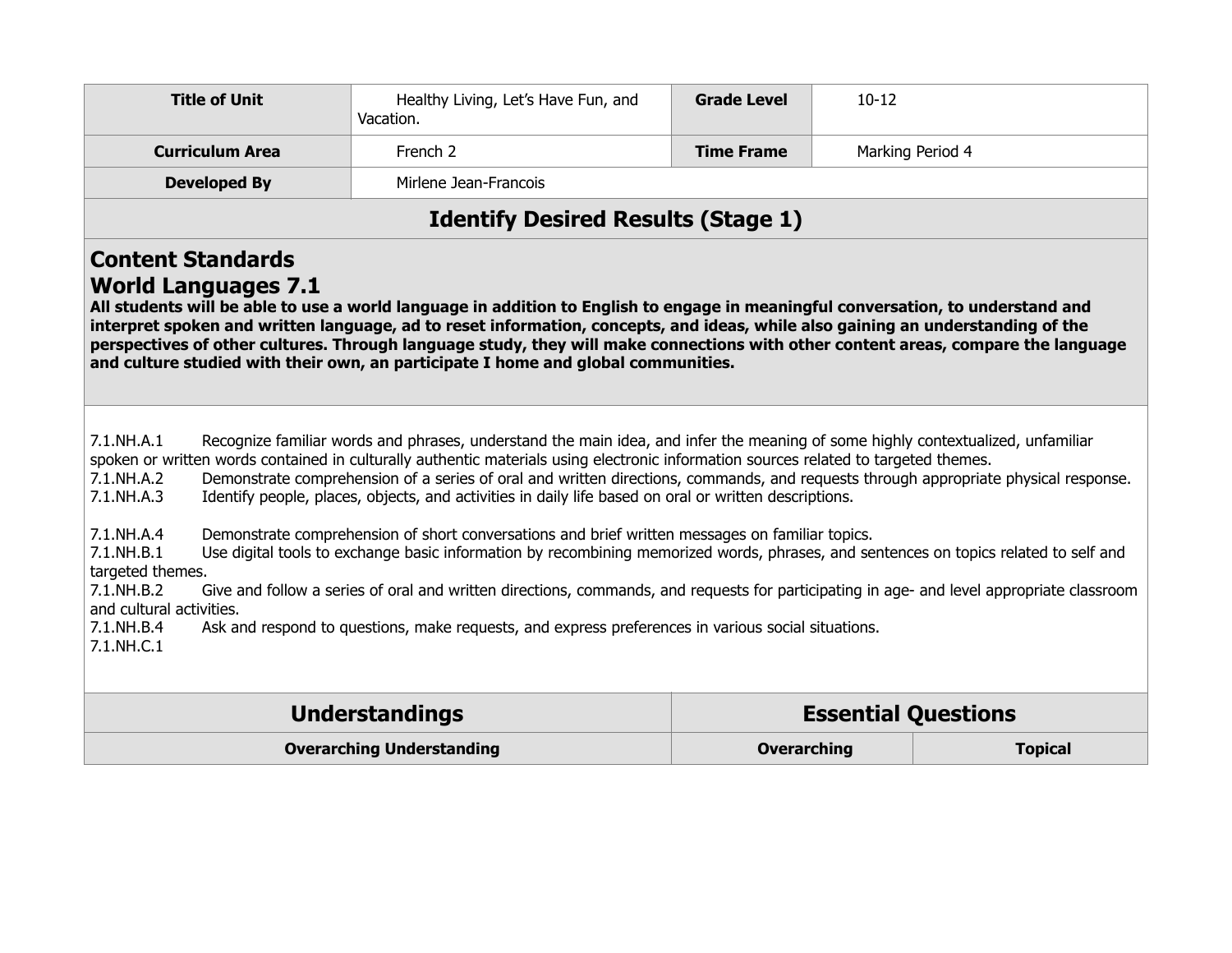| Travel needs and desires vary across culture<br>Transportation mode is different from country to countries<br>Compare and contrast the ma<br>Understand that restaurants and dining options may vary based on cultural needs.<br>How diets and exercise play an important role in being healthy.<br>Describe a monument utilizing adjectives and color and location.<br>Talk about a past visit to Paris in the past tense<br>Interpret a map to get around the city.<br>How to ask for information<br>Report an emergency situation<br>How to obtain a visa to travel to certain places<br>How to apply for a passport | How does French and American<br>vacation destinations similar and<br>different?<br>What opportunities does travel<br>offer? | What vocabulary do I need to<br>plan a trip?<br>How can travel vary across<br>cultures?<br>What do I need to know before<br>I travel to a foreign country?<br>What is "La Francophonie" |
|-------------------------------------------------------------------------------------------------------------------------------------------------------------------------------------------------------------------------------------------------------------------------------------------------------------------------------------------------------------------------------------------------------------------------------------------------------------------------------------------------------------------------------------------------------------------------------------------------------------------------|-----------------------------------------------------------------------------------------------------------------------------|-----------------------------------------------------------------------------------------------------------------------------------------------------------------------------------------|
| <b>Related Misconceptions</b>                                                                                                                                                                                                                                                                                                                                                                                                                                                                                                                                                                                           |                                                                                                                             |                                                                                                                                                                                         |
| Skinny people are healthier than obese people.<br>All people in France eat snails.<br>People in France drink more wine than water.                                                                                                                                                                                                                                                                                                                                                                                                                                                                                      |                                                                                                                             |                                                                                                                                                                                         |
| <b>Knowledge</b><br>Students will know                                                                                                                                                                                                                                                                                                                                                                                                                                                                                                                                                                                  | <b>Skills</b><br>Students will be able to                                                                                   |                                                                                                                                                                                         |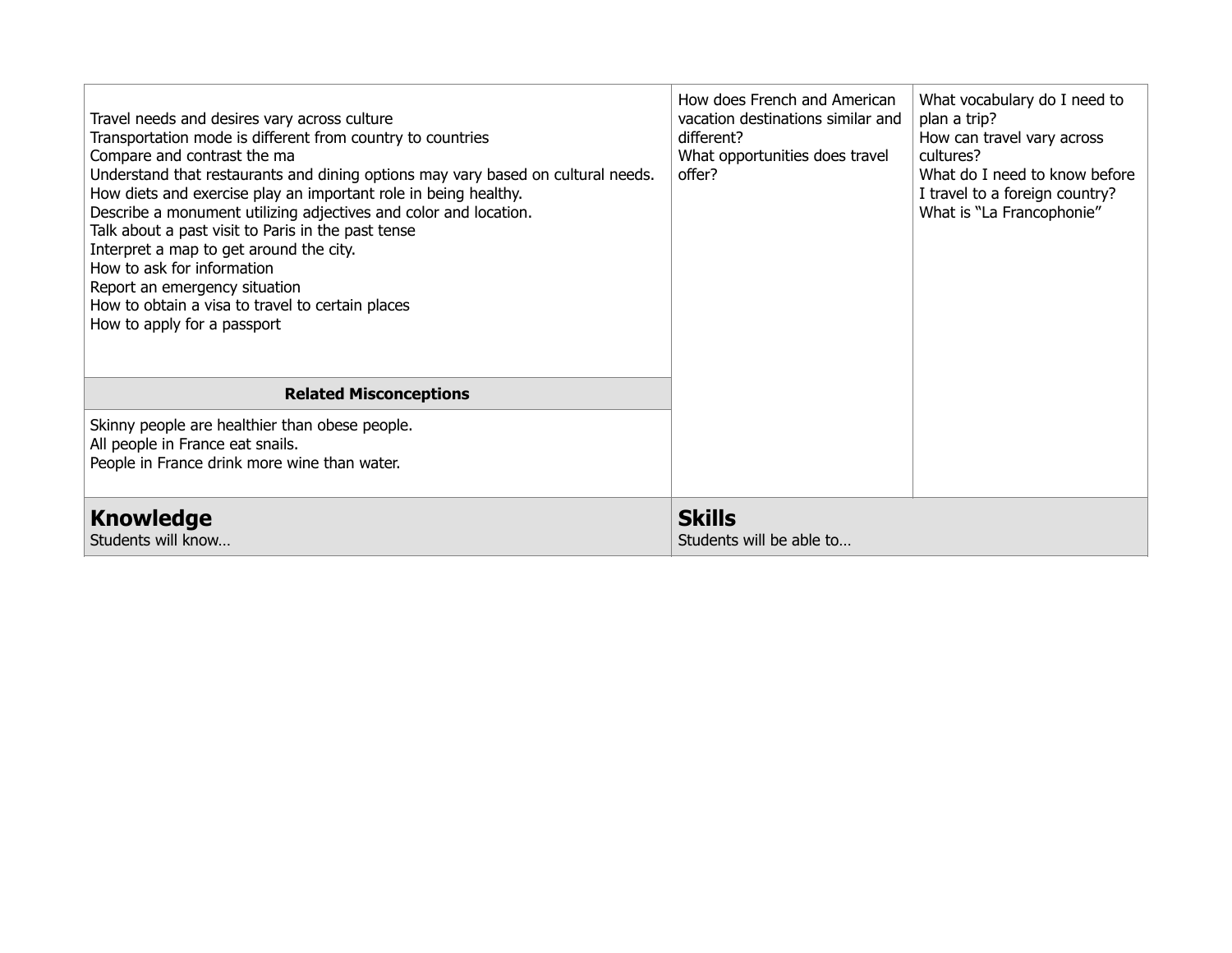| Travel vocabulary                                                                | Discuss temperature and weather in Francophone countries.    |  |  |  |  |
|----------------------------------------------------------------------------------|--------------------------------------------------------------|--|--|--|--|
| Transportation vocabulary                                                        | $\bullet$                                                    |  |  |  |  |
| Vacation vocabulary                                                              | Discuss the use of the 24-hour clock in francophone          |  |  |  |  |
| List of countries and nationalities                                              | $\bullet$                                                    |  |  |  |  |
| The passé composé with être and avoir                                            | countries.                                                   |  |  |  |  |
| The future tense                                                                 | Explore the Musée d'Orsay, Le Louvre and Le Centre           |  |  |  |  |
| Direct object pronouns                                                           | $\bullet$                                                    |  |  |  |  |
| Agreement of past participles with direct object pronouns                        | Pompidou in Paris, France.                                   |  |  |  |  |
| Prepositions with names of cities and countries                                  | Learn about the culture and geography of French Polynesia    |  |  |  |  |
| Point out faux amis such as formidable.                                          | $\bullet$                                                    |  |  |  |  |
| Question formation using inversion with passé composé                            | and French Guyana.                                           |  |  |  |  |
| Adverb placement using passé composé                                             | Identify how people in francophone cultures travel.          |  |  |  |  |
| Irregular verbs avoir, être, aller, faire, prendre, apprendre, comprendre,       | $\bullet$                                                    |  |  |  |  |
| vouloir, pouvoir, mettre                                                         | Discuss the la Société Nationale des Chemins de Fer Français |  |  |  |  |
| Dual verbs (aller, vouloir, aimer, détester + infinitive)                        | $\bullet$                                                    |  |  |  |  |
| Question words and formation                                                     | (SNCF), le Train à Grande Vitesse (TGV), les Transports      |  |  |  |  |
| Identify French-speaking countries and regions                                   | Express Régional (TER).                                      |  |  |  |  |
| Contractions/partitives                                                          | Assess popular vacation destinations in the francophone      |  |  |  |  |
| Telling time                                                                     | $\bullet$                                                    |  |  |  |  |
| Weather                                                                          | world and the typical sightseeing and activities associated  |  |  |  |  |
| Learn about the geographic and cultural features of an overseas French territory | with them, such as museum visits and famous landmarks.       |  |  |  |  |
| Compare the metric system vs. the Us System.                                     | Assess how hobbies and pastimes vary by culture.             |  |  |  |  |
| Write about places I visited and things I did.                                   | Explain how musical preference and style vary by culture     |  |  |  |  |
| <b>Assessment Evidence (Stage 2)</b><br><b>Performance Task Description</b>      |                                                              |  |  |  |  |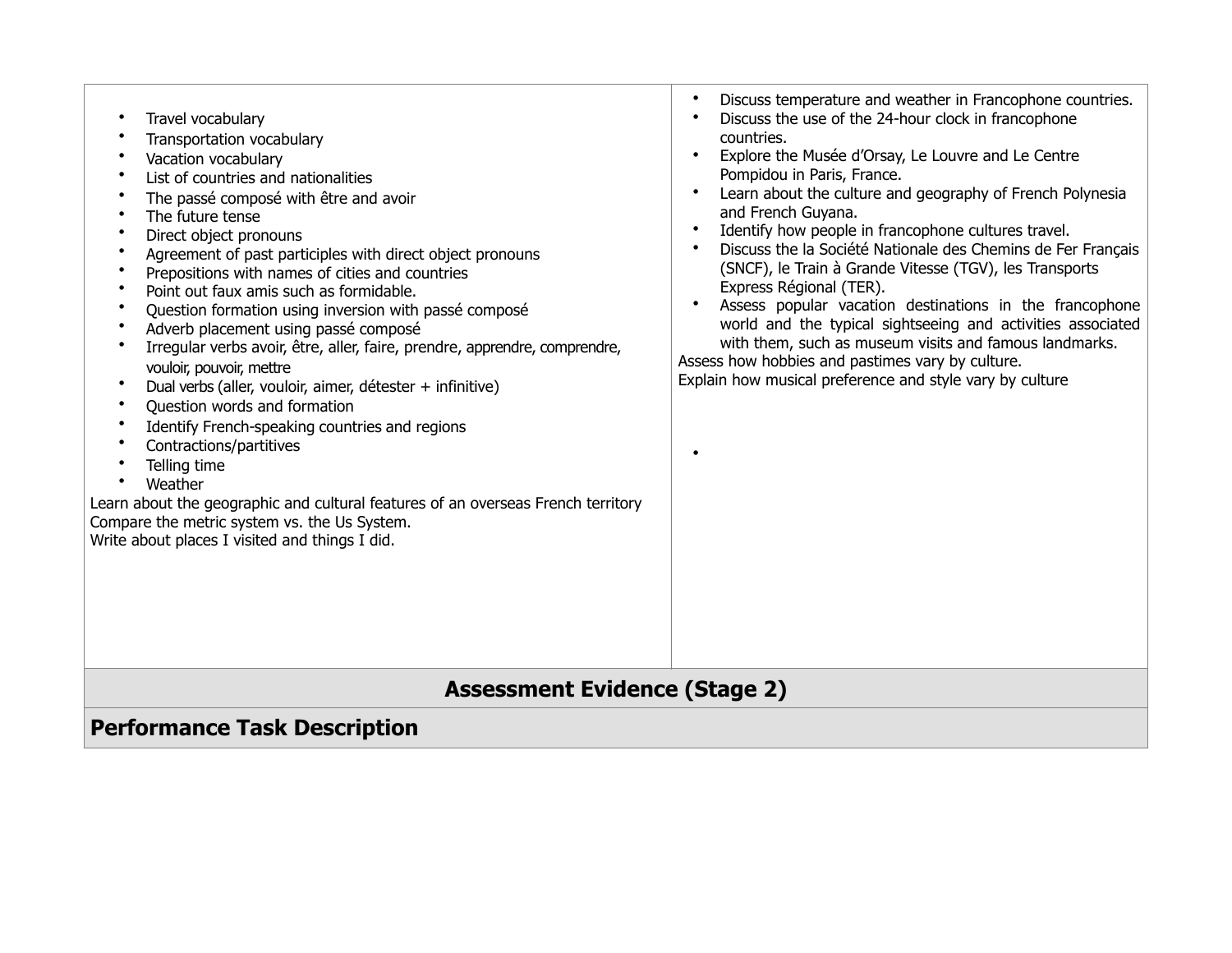| Goal<br><b>Role</b><br><b>Audience</b><br><b>Situation</b><br><b>Product/Performance</b><br><b>Standards</b> | Interpretive:<br>Listen/view/read to authentic media related to French native speaker theme such as: Art, music,<br>video, literature and videos centered on target theme.<br>Use authentic and teacher created artifacts and internet resources such as store and restaurant<br>reviews, online reviews, and product description.<br>Interpersonal:<br>Students interview a classmate about their dream vacation and what country they would like to<br>visit.<br>Record a conversation with a friend about a visit to a beach and what you did.<br><b>Presentational:</b><br>Create a story about your recent travel with a beginning, continuing and ending, and then<br>$\bullet$<br>present it to the class.<br>Create a brochure for the city that you have visited and send it to a friend in another<br>country.<br>Cultural Comparison - Speak about the differences and similarities between the<br>$\bullet$<br>transportation, the hotel, and airport from the country you visited to the U.S.<br>Teachers will use the following webpage to post assessment (quizzes and test)<br>www.goformative.com<br>www.googleforms.com<br>www.quizziz.com |  |
|--------------------------------------------------------------------------------------------------------------|--------------------------------------------------------------------------------------------------------------------------------------------------------------------------------------------------------------------------------------------------------------------------------------------------------------------------------------------------------------------------------------------------------------------------------------------------------------------------------------------------------------------------------------------------------------------------------------------------------------------------------------------------------------------------------------------------------------------------------------------------------------------------------------------------------------------------------------------------------------------------------------------------------------------------------------------------------------------------------------------------------------------------------------------------------------------------------------------------------------------------------------------------------------|--|
| <b>Other Evidence</b>                                                                                        |                                                                                                                                                                                                                                                                                                                                                                                                                                                                                                                                                                                                                                                                                                                                                                                                                                                                                                                                                                                                                                                                                                                                                              |  |
|                                                                                                              |                                                                                                                                                                                                                                                                                                                                                                                                                                                                                                                                                                                                                                                                                                                                                                                                                                                                                                                                                                                                                                                                                                                                                              |  |
| <b>Learning Plan (Stage 3)</b>                                                                               |                                                                                                                                                                                                                                                                                                                                                                                                                                                                                                                                                                                                                                                                                                                                                                                                                                                                                                                                                                                                                                                                                                                                                              |  |